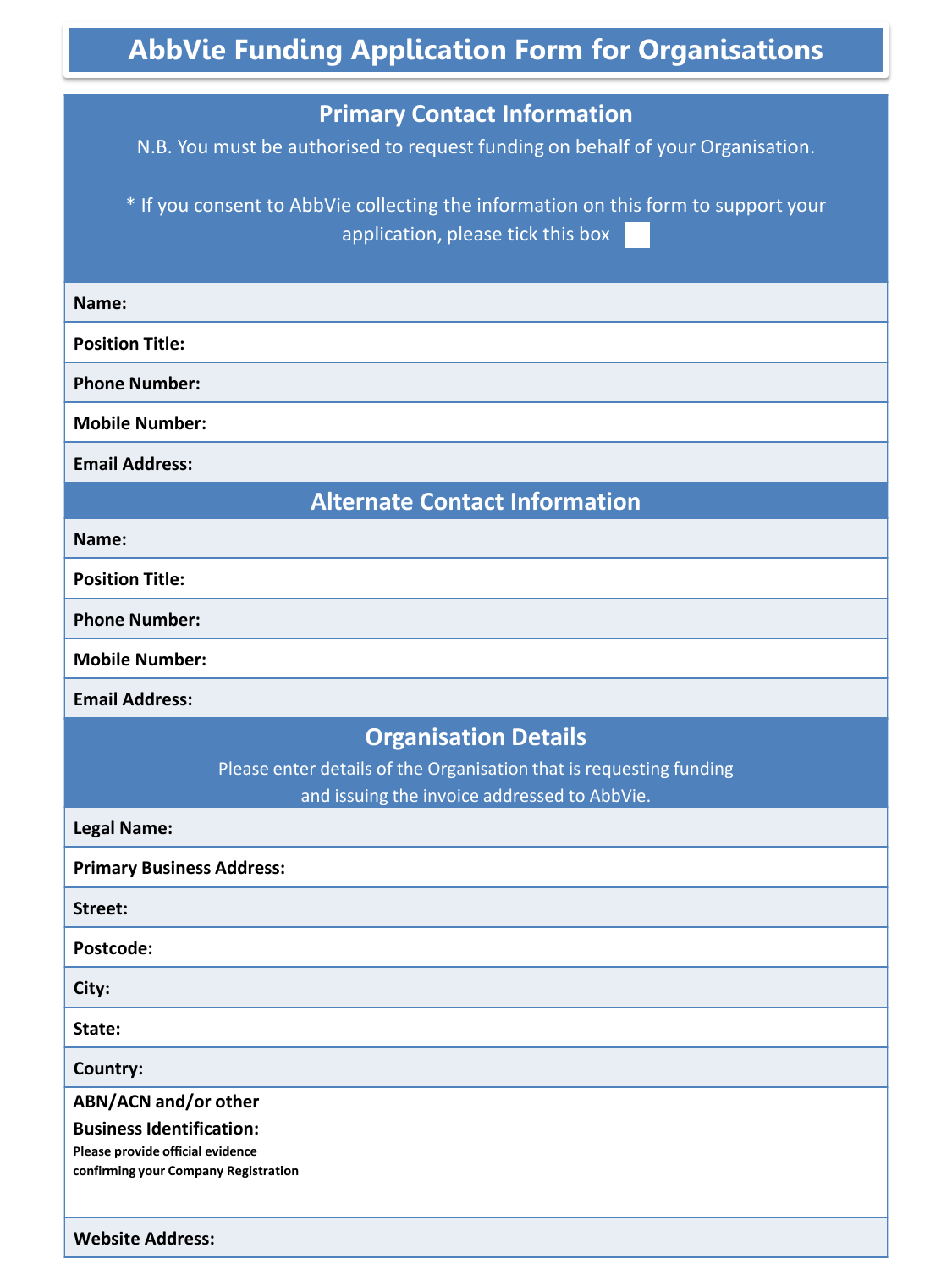| <b>Organisation Detail Continued</b>                                           |                                                                                                                                                               |  |  |
|--------------------------------------------------------------------------------|---------------------------------------------------------------------------------------------------------------------------------------------------------------|--|--|
| <b>Invoicing Department:</b>                                                   |                                                                                                                                                               |  |  |
| <b>Contact Name:</b>                                                           |                                                                                                                                                               |  |  |
| <b>Phone Number:</b>                                                           |                                                                                                                                                               |  |  |
| <b>Project Detail:</b>                                                         |                                                                                                                                                               |  |  |
| <b>Project Name:</b>                                                           |                                                                                                                                                               |  |  |
| <b>Start Date**:</b>                                                           |                                                                                                                                                               |  |  |
| End Date**:                                                                    |                                                                                                                                                               |  |  |
| Does your program relate to any of the following areas?                        |                                                                                                                                                               |  |  |
|                                                                                | Please choose                                                                                                                                                 |  |  |
| Please tell us about how your organisation supports the community              |                                                                                                                                                               |  |  |
| If you are seeking funding for an event, please provide the following details: |                                                                                                                                                               |  |  |
| Date:                                                                          |                                                                                                                                                               |  |  |
| Location:                                                                      |                                                                                                                                                               |  |  |
| <b>Purpose:</b>                                                                |                                                                                                                                                               |  |  |
| <b>Number of people attending:</b>                                             |                                                                                                                                                               |  |  |
| Would AbbVie be given the opportunity to promote in any way at the event?      |                                                                                                                                                               |  |  |
|                                                                                | $N^{\circ}$<br>Yes()                                                                                                                                          |  |  |
| * Please include a copy of your agenda with your application                   |                                                                                                                                                               |  |  |
|                                                                                | ** The maximum time period for funding is 12 months. AbbVie Australia cannot fund expenses already incurred<br>toward a project not yet approved for funding. |  |  |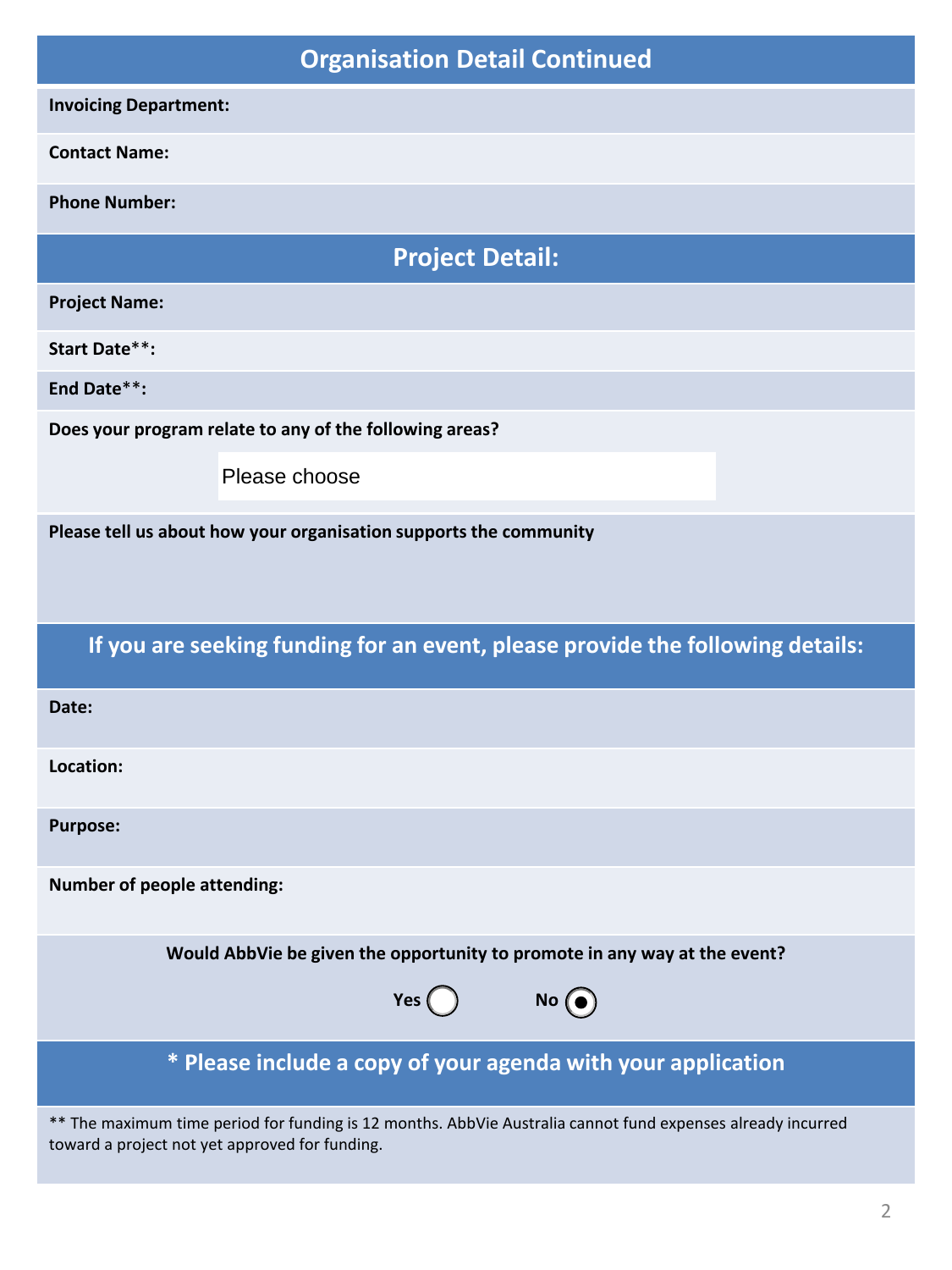## **Detailed Project Outline**

## **Please provide a project summary and description including:**

**What is the prime purpose of the funding?** 

**What is the need that the project or event aims to address?**

**How will this be achieved?**

**What involvement do stakeholders have in the project? e.g. what activities will they be working on and why are they required i.e. fellows, contractors etc.**

**Please list the target population/s of the project, e.g. health care professionals, patients, government and advocates etc.**

**Number of the target population that will benefit from this initiative:**

**Please outline the measureable project deliverables, timelines and expected successful outcomes from the funding:**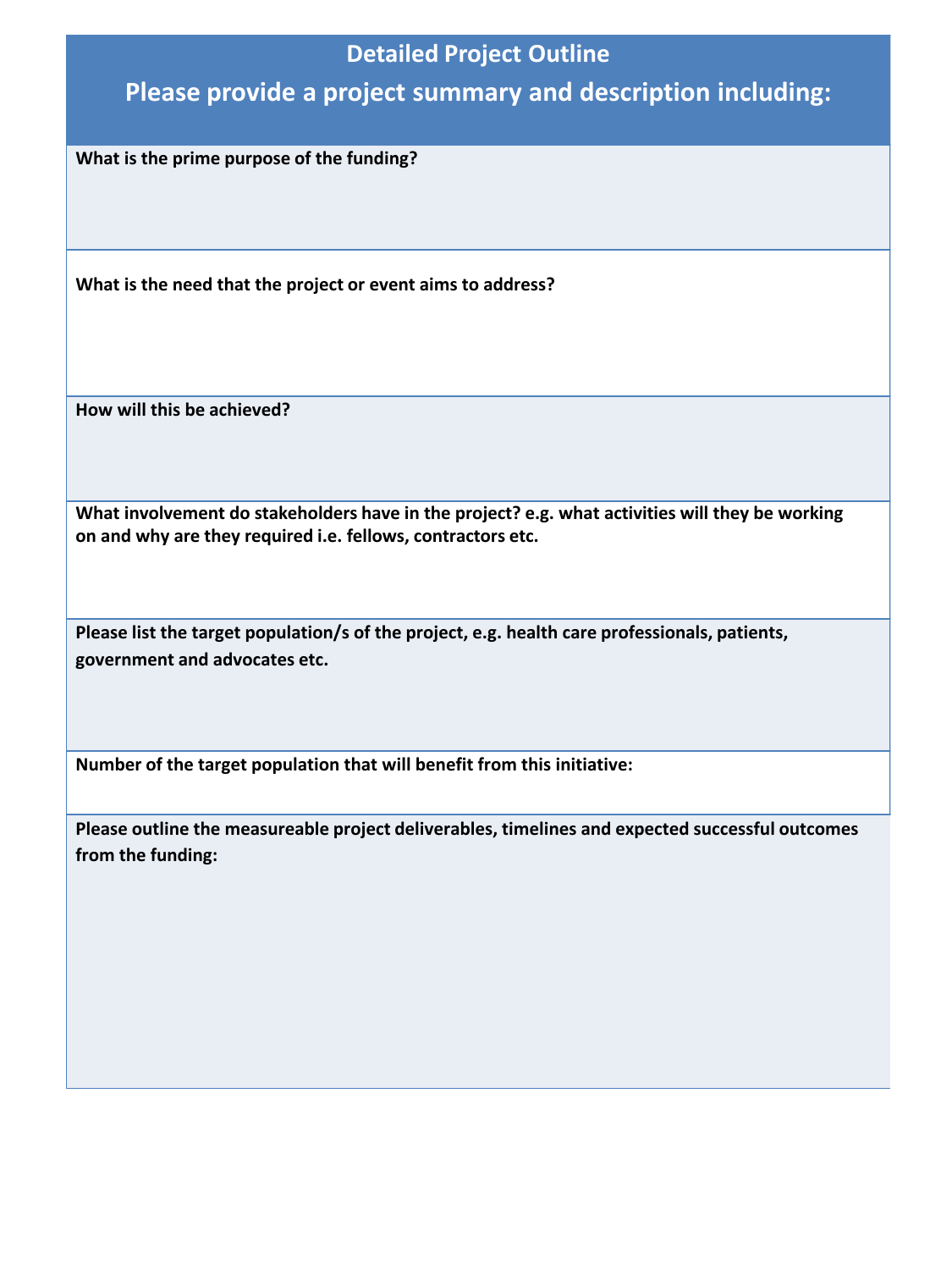| Is this an ongoing project?                                                                                                         | Yes $\odot$                    | No (                                                                                         |
|-------------------------------------------------------------------------------------------------------------------------------------|--------------------------------|----------------------------------------------------------------------------------------------|
| If yes, what sustainability measures have been put in place for the project to continue and/or be<br>self-supporting in the future? |                                |                                                                                              |
|                                                                                                                                     | <b>Funding and Budget</b>      |                                                                                              |
| Amount requested from AbbVie Australia and percentage of the total project funding required<br>(ex GST)<br>AUD \$:<br>$%$ :         |                                |                                                                                              |
| What is the minimum amount of funding that you are requesting (ex GST)?<br>AUD\$                                                    |                                |                                                                                              |
| What is the total funding required to complete the project?<br>AUD\$                                                                |                                |                                                                                              |
| Have you received support and/or plan to receive support from other sponsors or sources for this<br>project?                        |                                |                                                                                              |
|                                                                                                                                     | Yes $\left($ $\bullet \right)$ | No $\sqrt{ }$                                                                                |
| If yes, please list sponsors or sources who have provided funding, and/or plan to provide support<br>for this project:              |                                |                                                                                              |
| Please note:<br>be granted                                                                                                          |                                | Your tax invoice must be linked to the company details on the application for the funding to |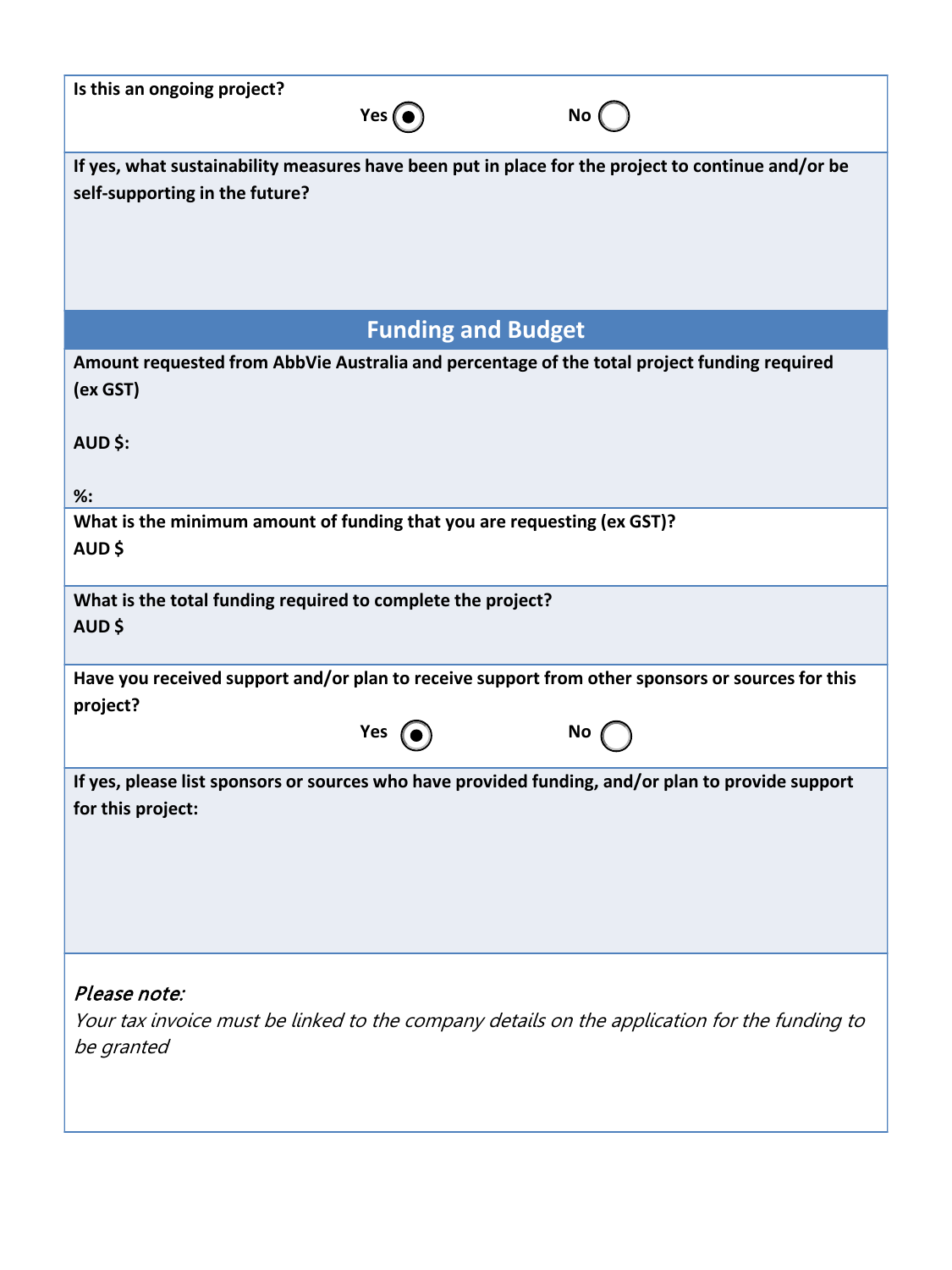**Please provide specifics of the financial support required from this funding i.e. a detailed breakdown of the cost allocation and how the funds will be used:**

**INSERT BUDGET BREAKDOWN HERE OR PROVIDE AS AN ATTACHMENT**

## **IMPORTANT TO NOTE**

AbbVie will not support funding requests for:

- Equipment for personal and professional reasons, such as laptops, e-readers, mobile phones, iPads or similar items.
- Start-up and operating costs of entities such as payment for office space, staff salaries or cost of utilities or repairs - support of healthcare honoraria, travel costs, or speaker fees. These must come through the individual funding request process.

If approved for funding the Organisation will need to enter into an Agreement with AbbVie to document the level of support that AbbVie will provide and the terms of support.

The Organisation may also need to provide formal evidence at the conclusion of the project that the funding support was used for the purpose as set out in the Agreement.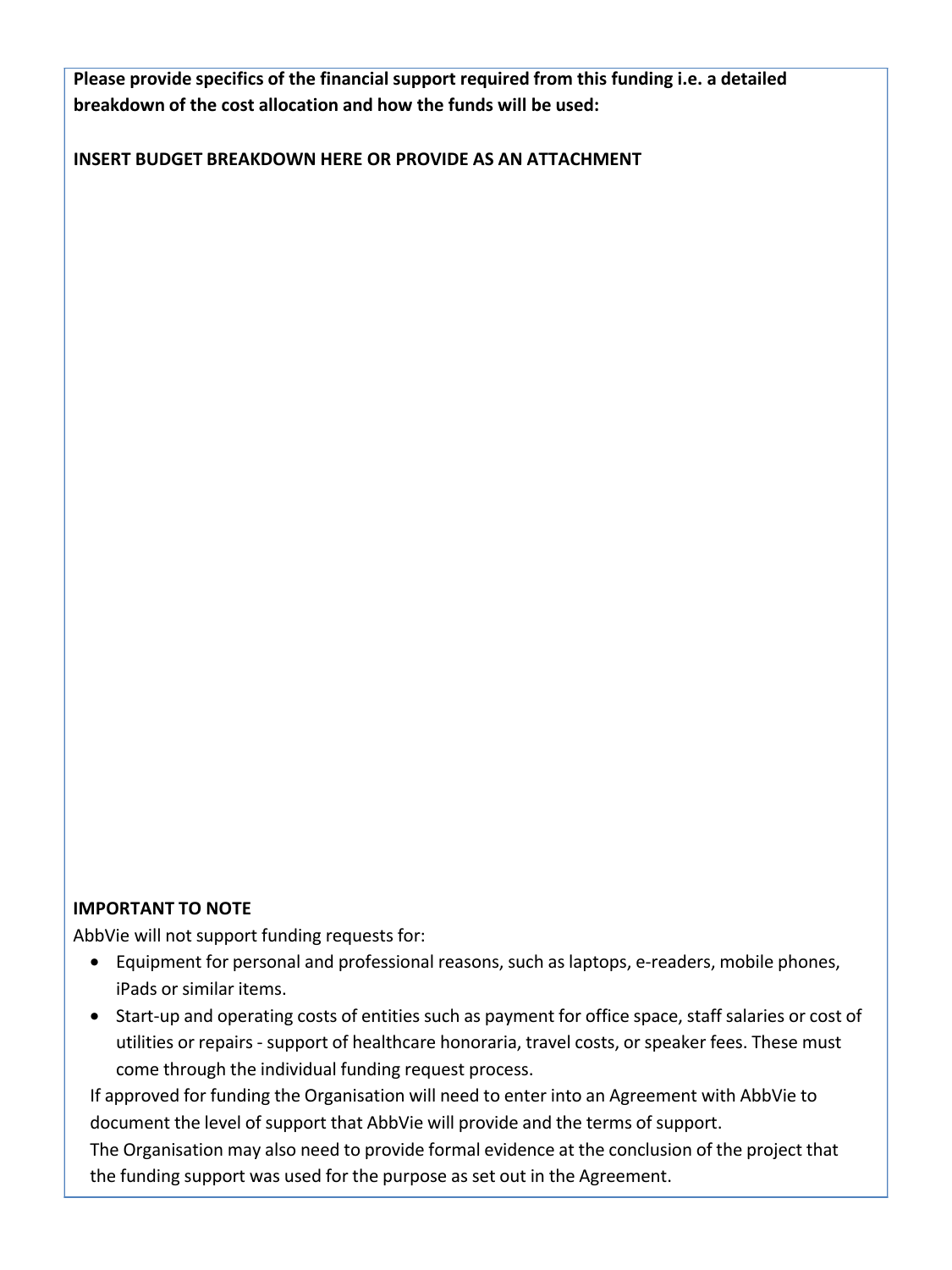| <b>Previous Funding</b>                                                       |  |  |  |
|-------------------------------------------------------------------------------|--|--|--|
| Has this project been previously funded by AbbVie Australia?                  |  |  |  |
| Yes $\bigcirc$<br>No                                                          |  |  |  |
| If yes, please list the previous support provided and the amount provided:    |  |  |  |
| Please outline the results of the previous funding and what was accomplished: |  |  |  |
| <b>Supporting documentation and other information</b>                         |  |  |  |
| Please provide any other information that may be useful to your request:      |  |  |  |
|                                                                               |  |  |  |